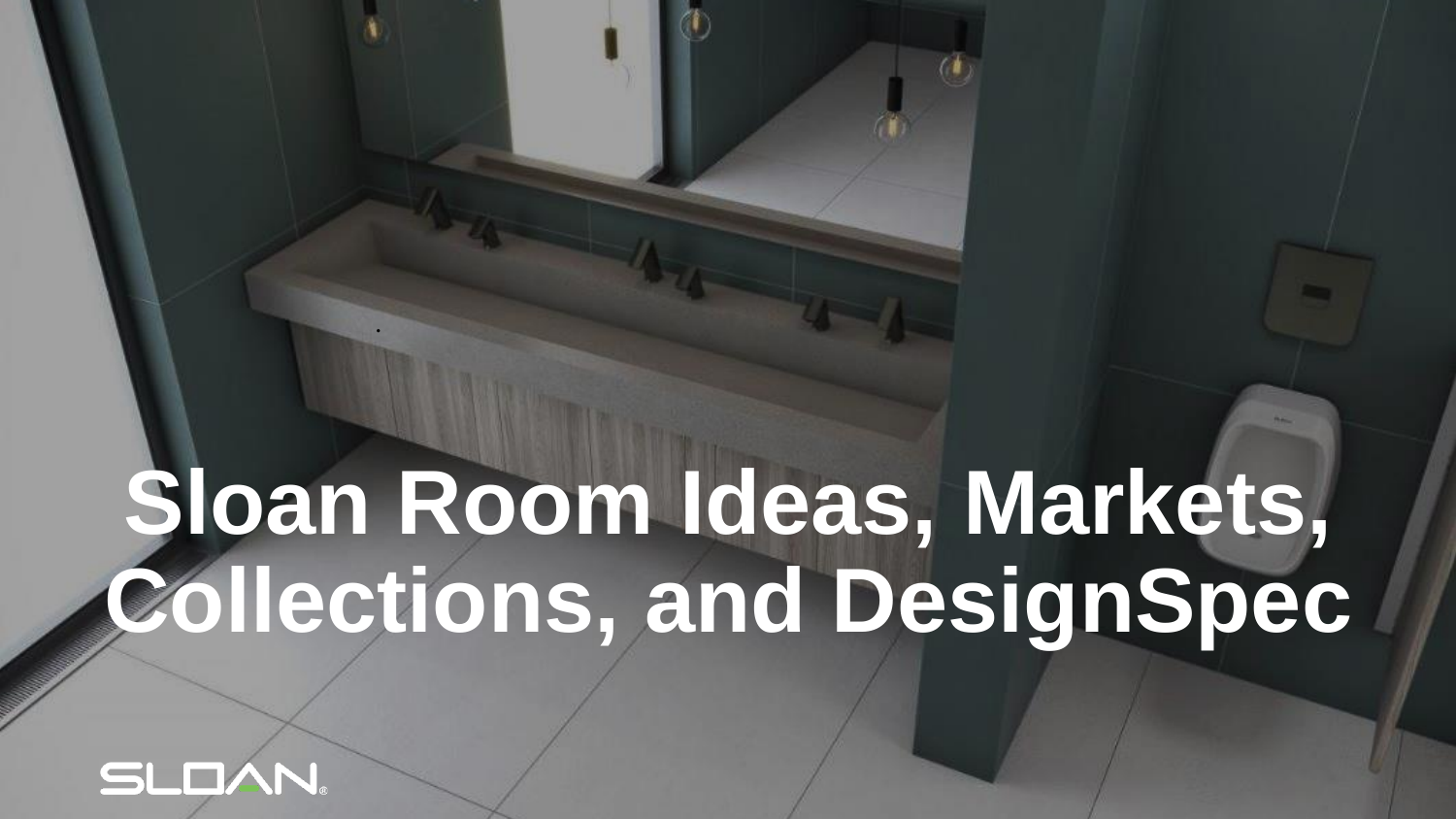### **Presenters**





**Alison Heitman** Director – Global Marketing Communications Sloan Valve Company Franklin Park, IL

**Kirk Gruben** Strategic Account Manager Sloan Valve Company Dallas, TX

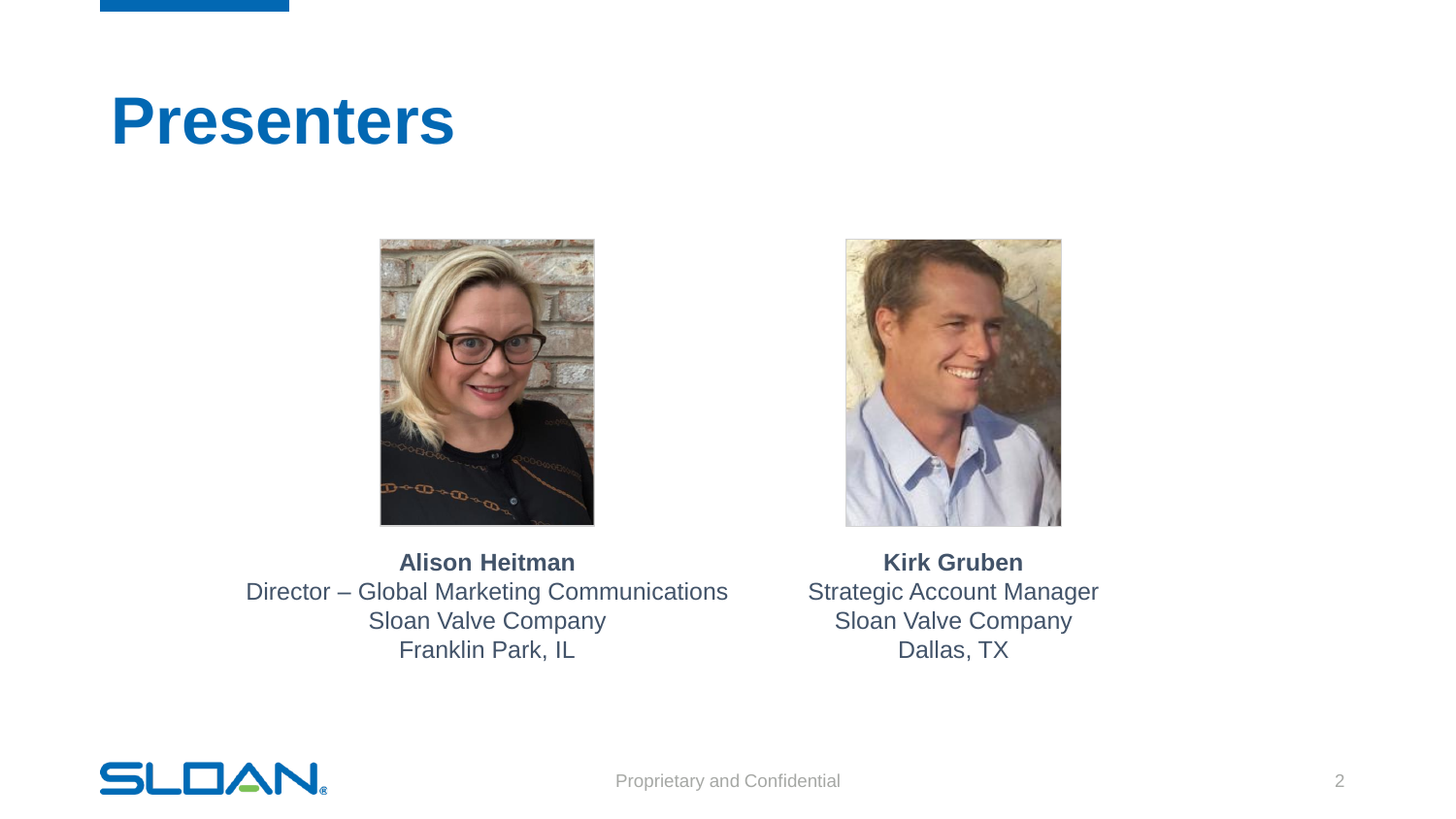# **Agenda**

#### **This presentation will cover:**

- **New online tools**
	- Room Ideas
	- **Collections**
	- **Markets**
	- Design Spec
- **Live demo**
- **Summary**
- **Questions and answers**



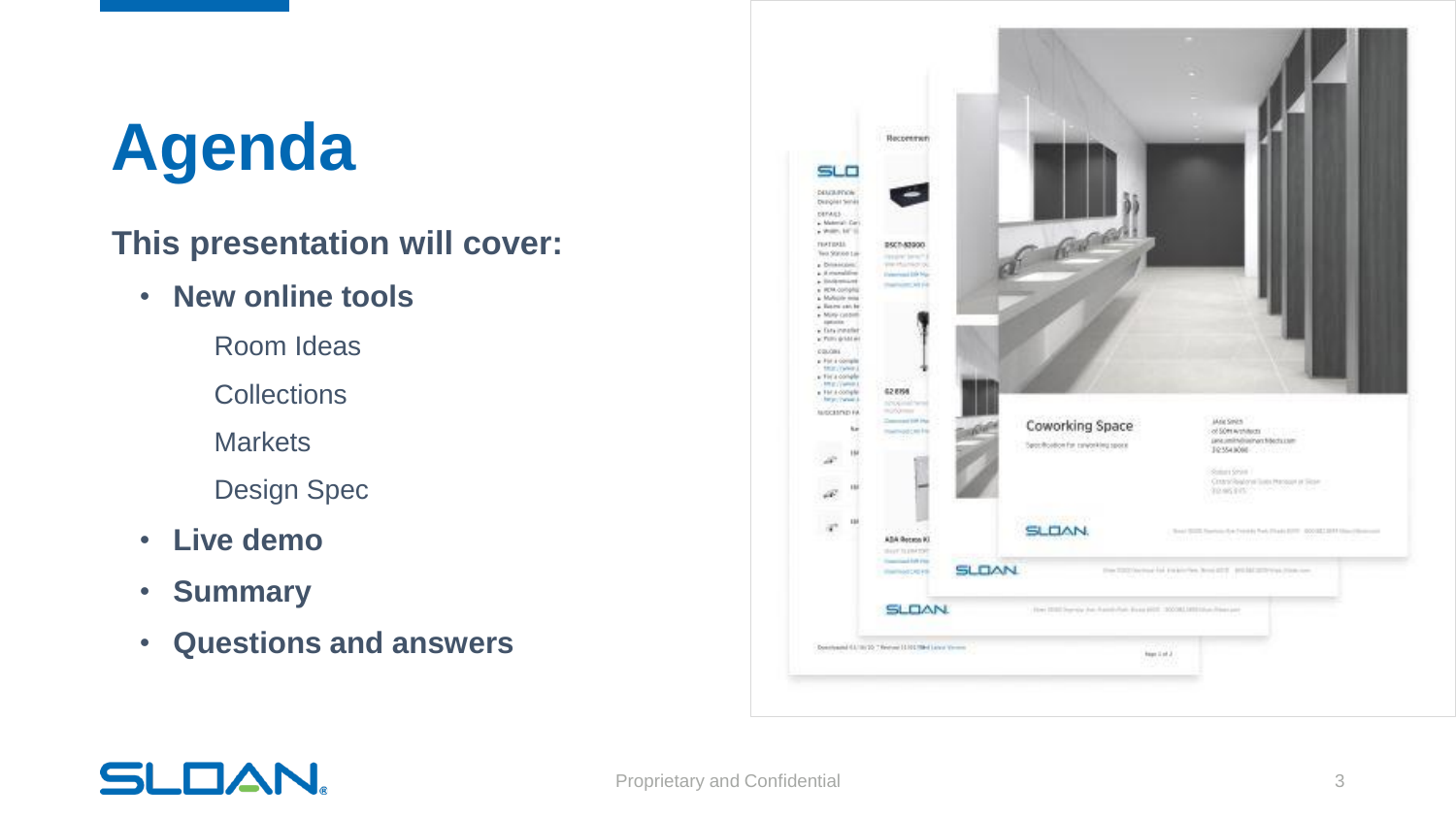# **Room Ideas: Sleek Crafted Rooms Featuring the Latest Design Trends**

- Jumpstart the creative process
- Save time hunting down specs
- Clean floor plans, elegant materials, and modern products
- Span multiple markets
	- High-end restaurants
	- Fitness centers
	- Coworking spaces
	- Luxury hotels

#### [Link to Room Ideas](https://www.sloan.com/design/inspiration/room-ideas)



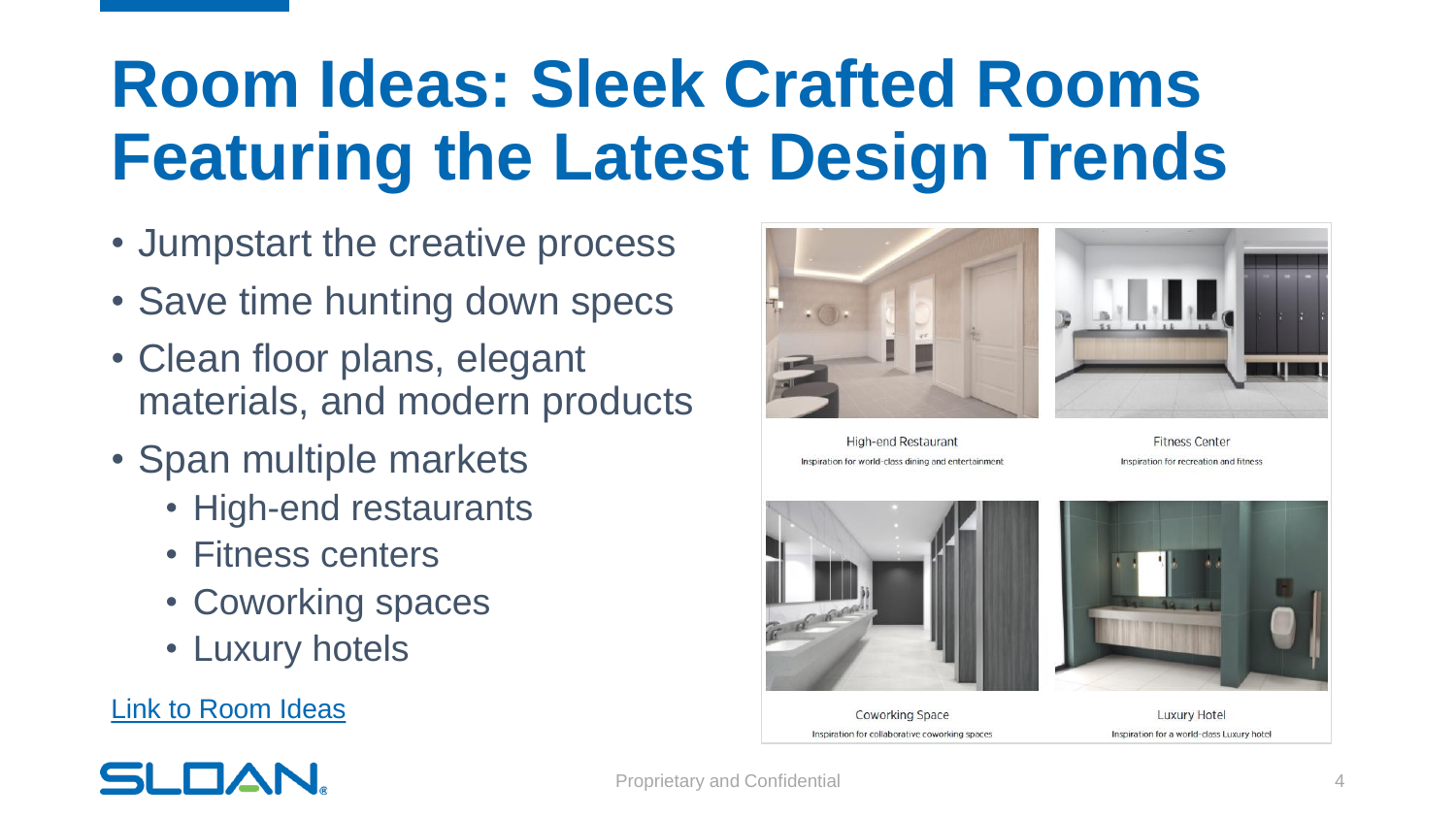## **Collections: Curated Products for a Cohesive Restroom Aesthetic**

- Showcases complete product solutions in contemporary environments
- Product collections based on Chicago street names
	- State Street Collection
	- Halsted Street Collection
	- Lake Street Collection
	- Hubbard Street Collection
- Makes your job easier by pulling together Sloan products that have similar aesthetic qualities in one simple download

#### [Link to Collections](https://www.sloan.com/design/inspiration/collections)



**State Street** Stark, clean fixtures, solar-powered faucets

**Halsted Street** Classic materials and hands-free convenience





**Lake Street** Circular forms and natural tones

**Hubbard Street** Sophisticated design with sustainable efficiency

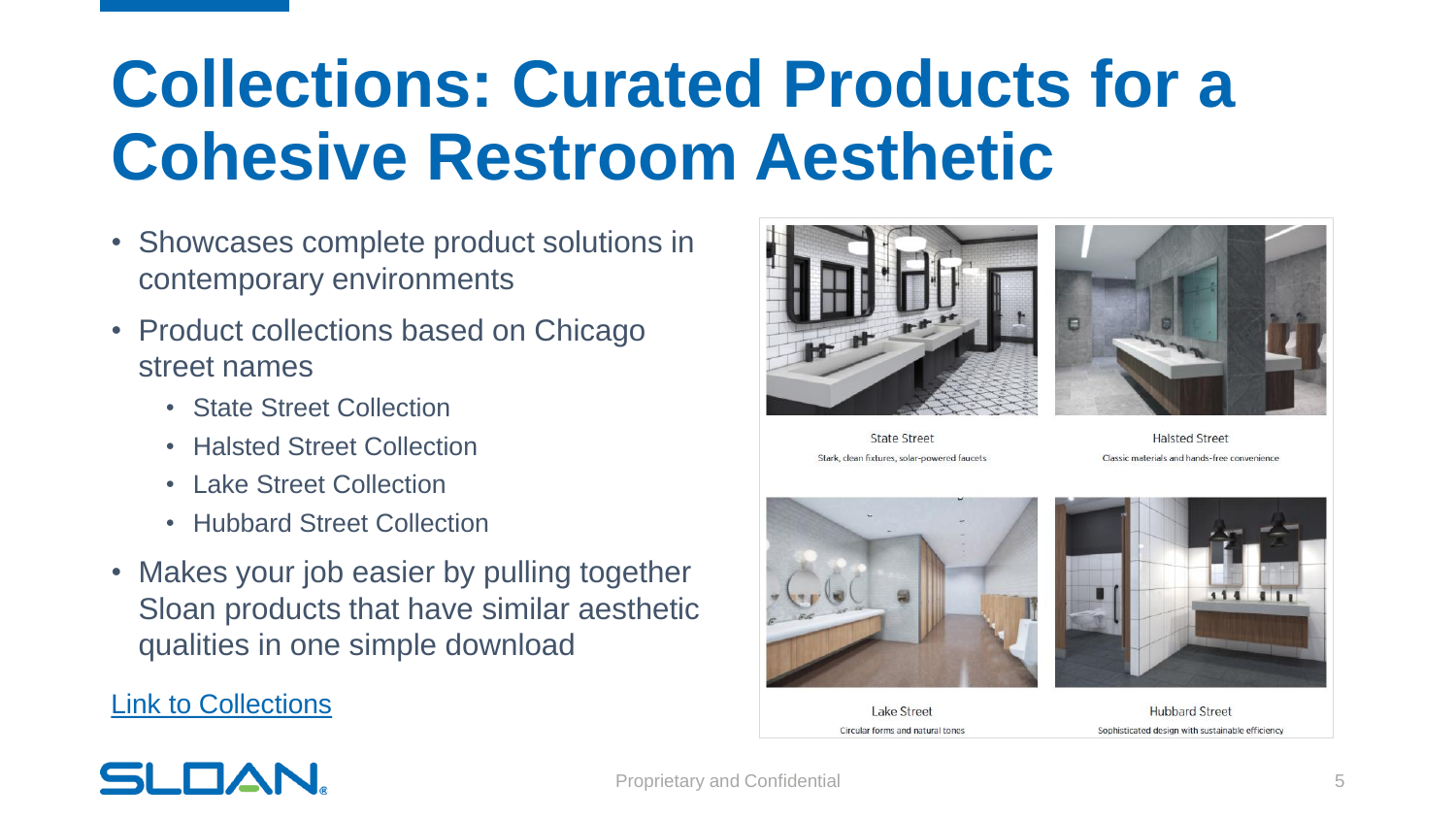## **Markets: Sloan Products Built for the Real World**

- Takes into account the needs everyone using the restroom
- Markets page brings products together
- Maximize performance & savings minimize upkeep and waste
	- Healthcare
- Government
- Education
- Transportation
- Hospitality
- Entertainment

- Office
- Links to case studies and CEUs on relevant topics





Healthcare Wherever hygiene and compliance are top-of-mind, Sloan products are customized for exceptional patient experiences.

Education Durable. Low maintenance. Practical. Sloan solutions for schools and universities are as hard-working as they are money-saving.





Hospitality Sloan welcomes guests with smart efficiencies that reduce consumption and upkeep, control hygiene, and enhance image

Office Whether aesthetics, budget, or hygiene are your priority, Sloan corporate styles are designed for low maintenance and high tenant satisfaction.

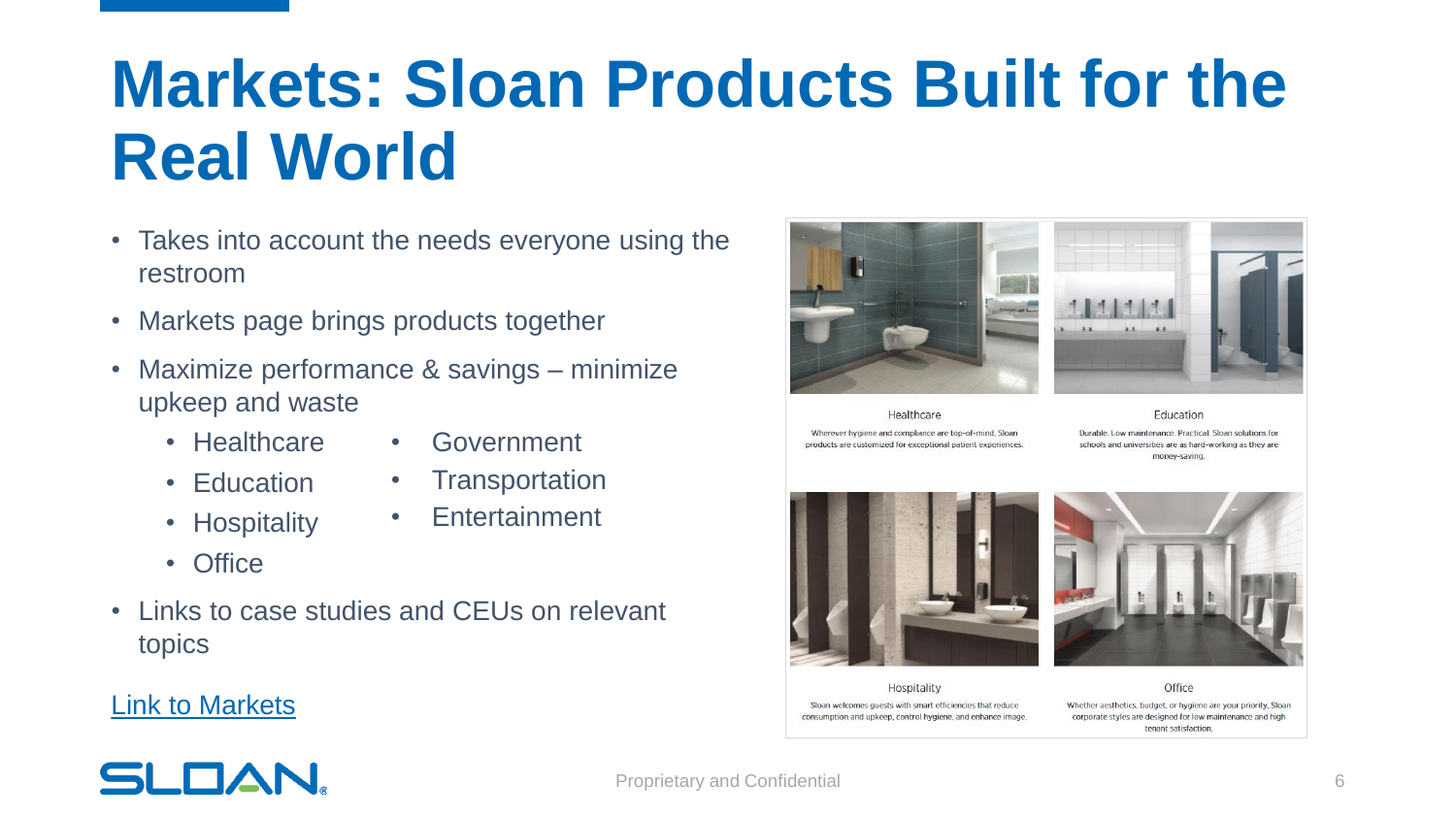# **DesignSpec: An All-encompassing, Streamlined Submittal Package**

- DesignSpec helps you create a finished spec submittal package easily
- Make your spec submittal package more than just a checklist - a polished presentation
	- Add project info & choose cover images
	- Add all the products a project requires
	- Choose documents to bundle into project
	- Share or download packaged DesignSpec

**[Link to DesignSpec](https://www.sloan.com/resources/product-resources/designspec)** 



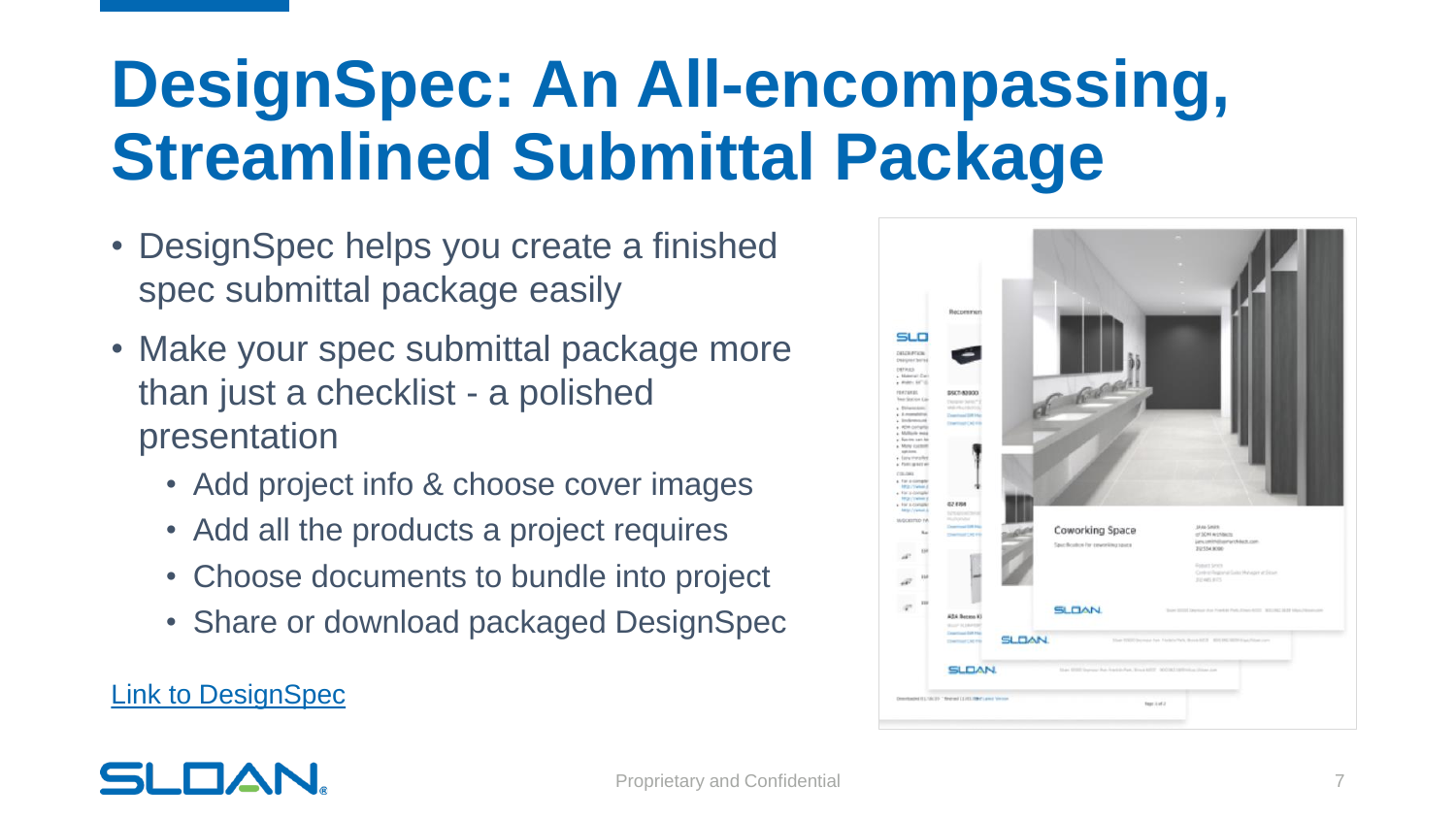### **Live Demo**

#### $\leftarrow$  My Projects

#### **Heitman Project**









 $\mathcal{N}$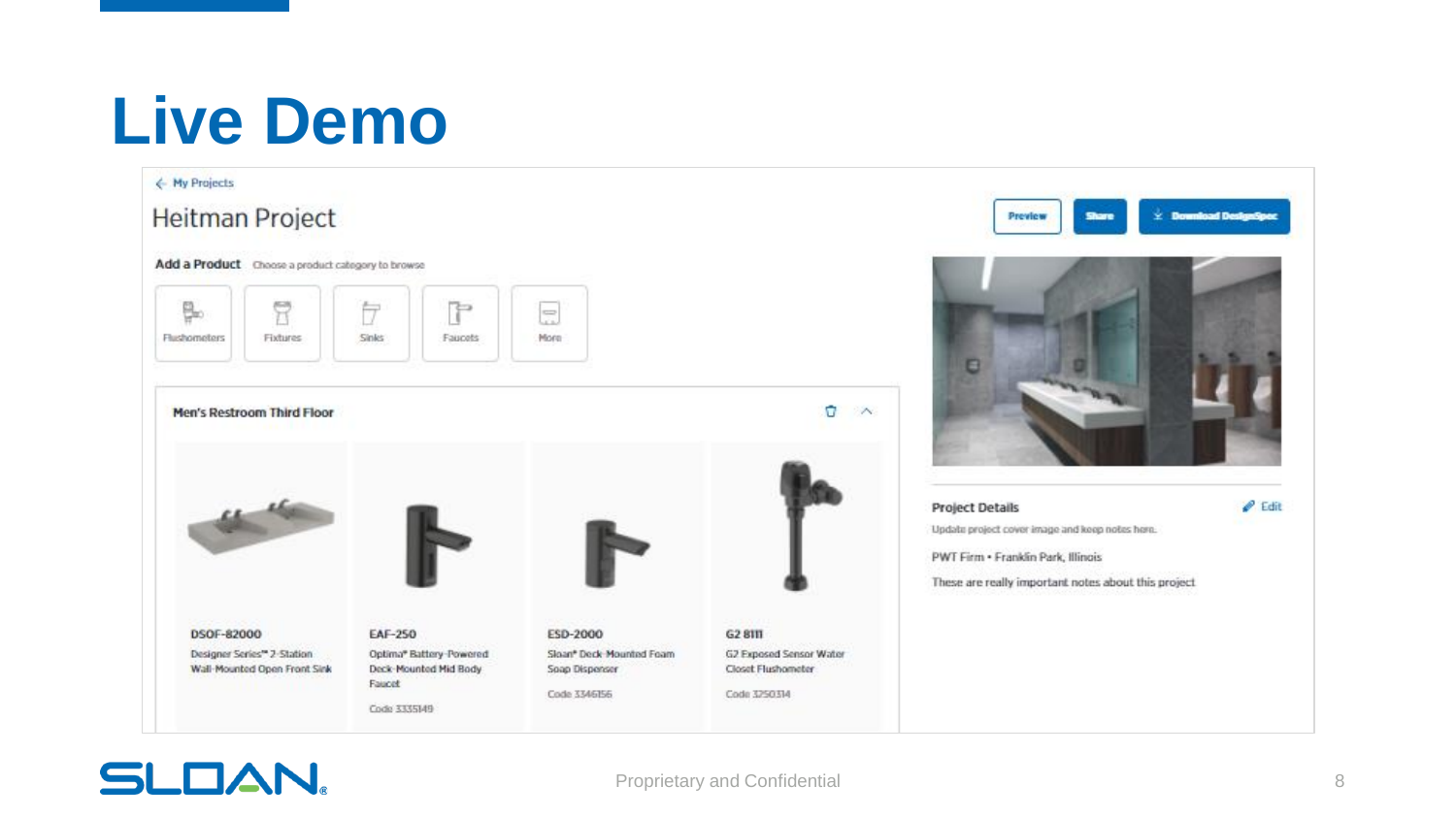# **Summary**

#### **Room Ideas**

- Jumpstart the creative process
- Includes both Sloan and other complementary products
- Save time hunting down specs

### **Collections**

- Pulls together Sloan products with similar aesthetics in one simple download
- Showcases complete product solutions in contemporary environments

#### **Markets**

- Takes into account the needs of everyone using the restroom
- Links to case studies and CEUs on relevant topics

### **Design Spec**

- Helps you create a finished spec submittal package easily
- Make your spec submittal package more than just a checklist a polished presentation



### **SLOAN**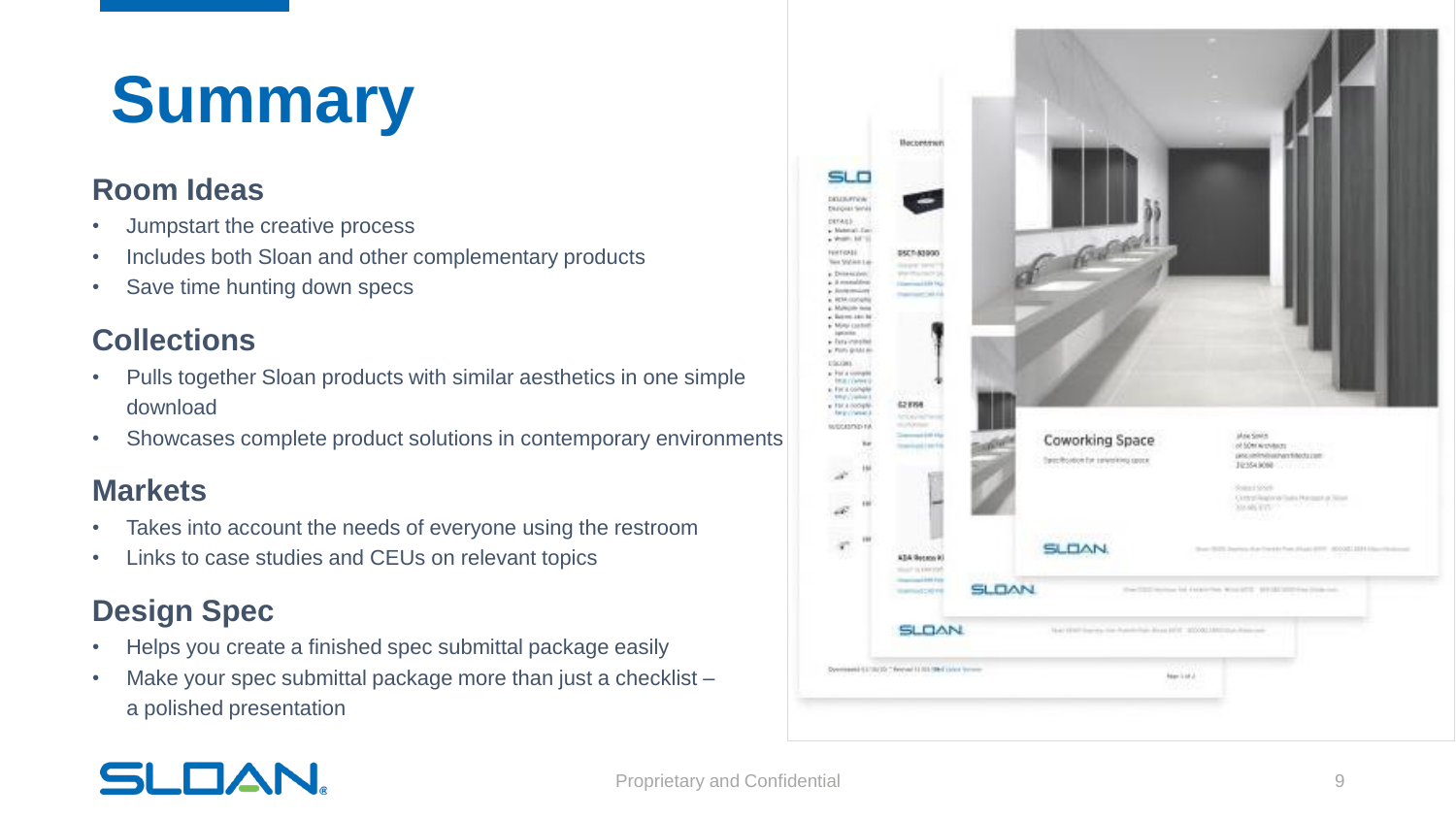# **Questions?**

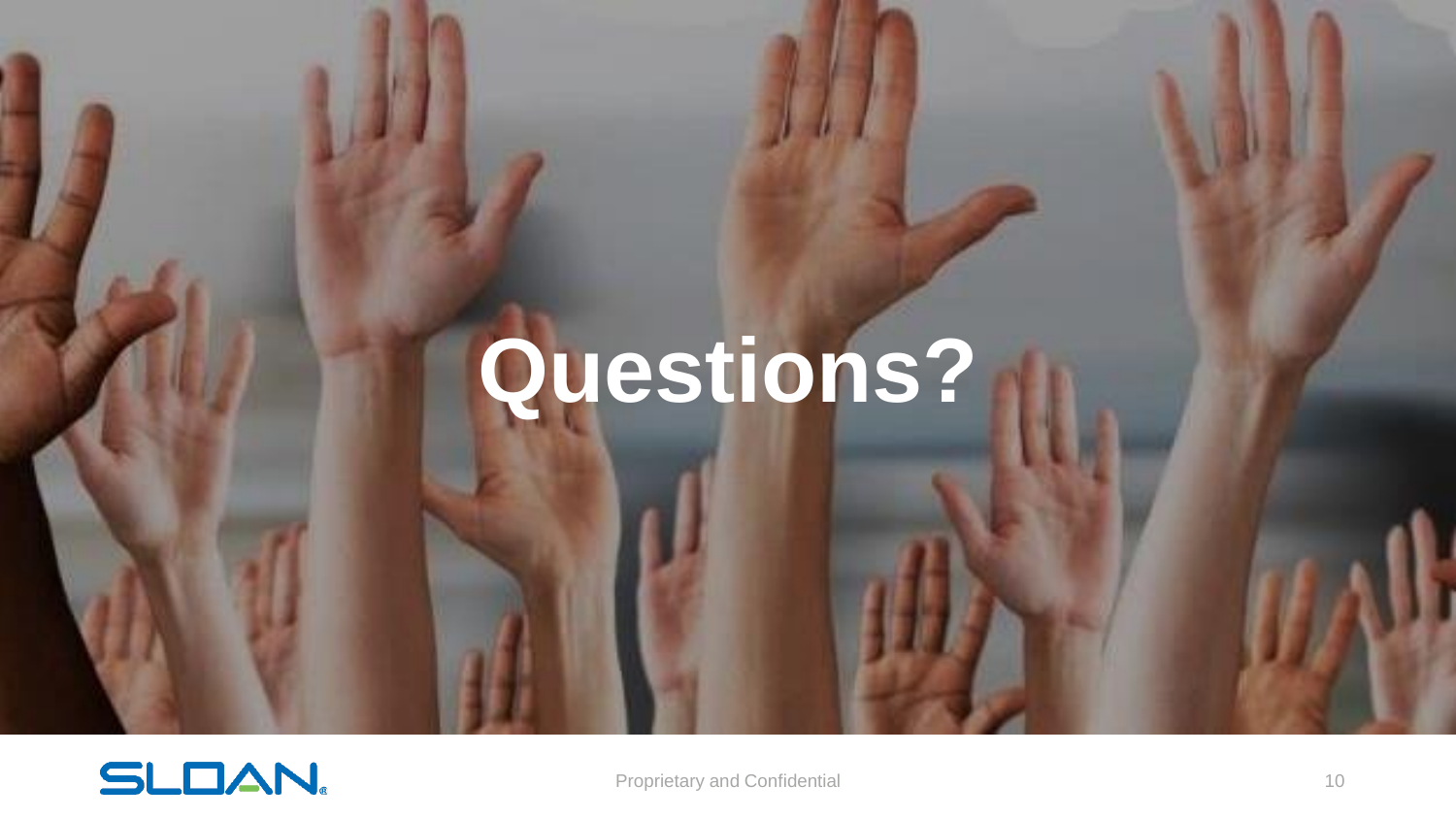### **Upcoming Sloan Training Webinars**



October 8<sup>th</sup>

Introduction to the Tooshlights Restroom Traffic Management System



October 22nd

Introduction to Sloan ASSE-1070 Compliant Anti-Scald Faucet **Technologies** 

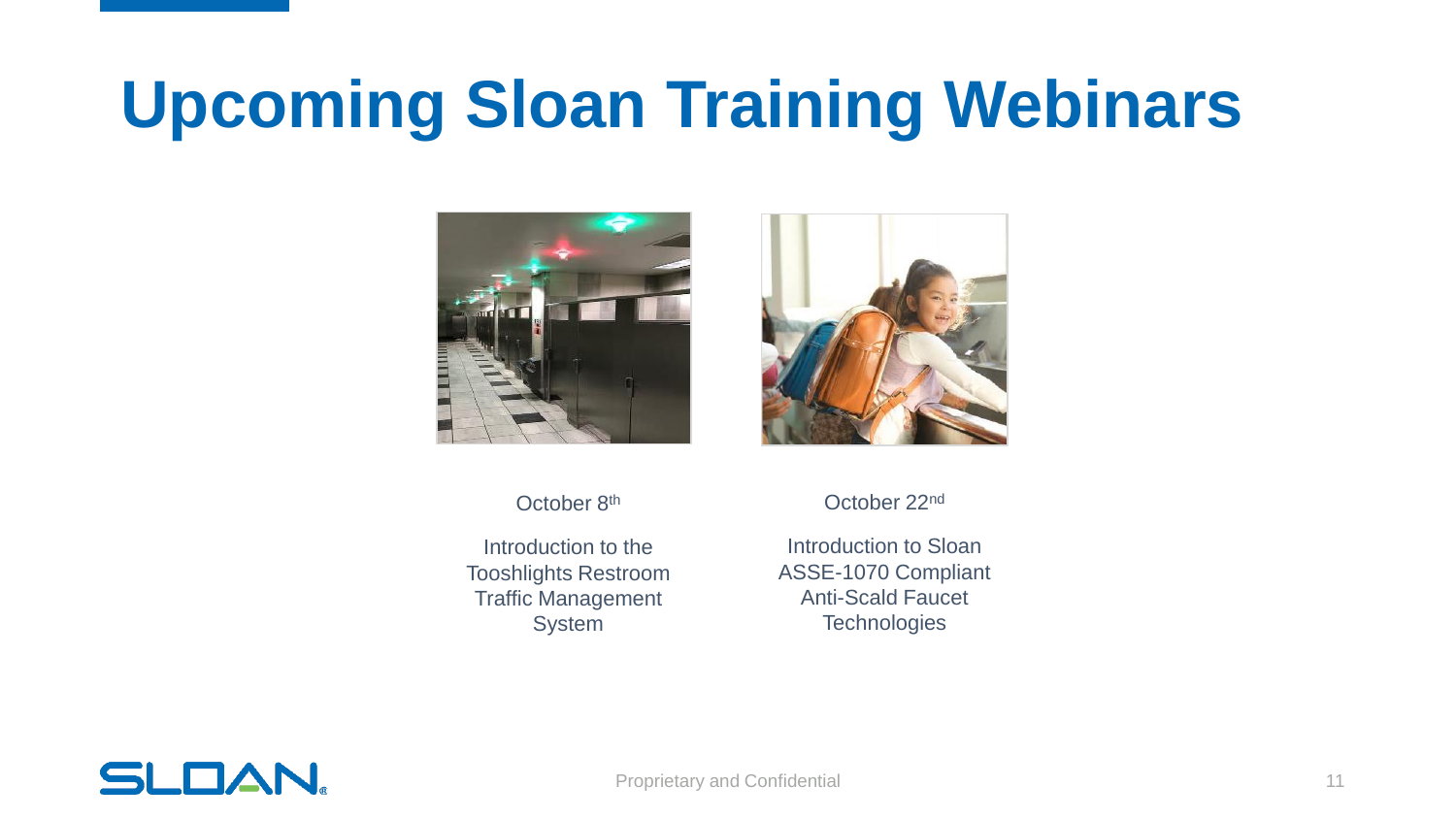Find your local Sloan representative for more information

### [Sloan Rep Locator](https://www.sloan.com/company/support/where-to-buy) tool

- Local code knowledge
- Familiarity with existing sites
- Product knowledge
- Available for onsite consultation

#### **Sloan Customer Care Center**

Phone: 800.982.5839 Hours: 7:00 AM - 5:00 PM (CST) Monday – Friday [customer.service@sloan.com](mailto:customer.service@sloan.com)

#### **Sloan Technical Support**

P: 888.756.2614 F: 800.737.3061 [techsupport@sloan.com](mailto:techsupport@sloan.com)



### SLOAN.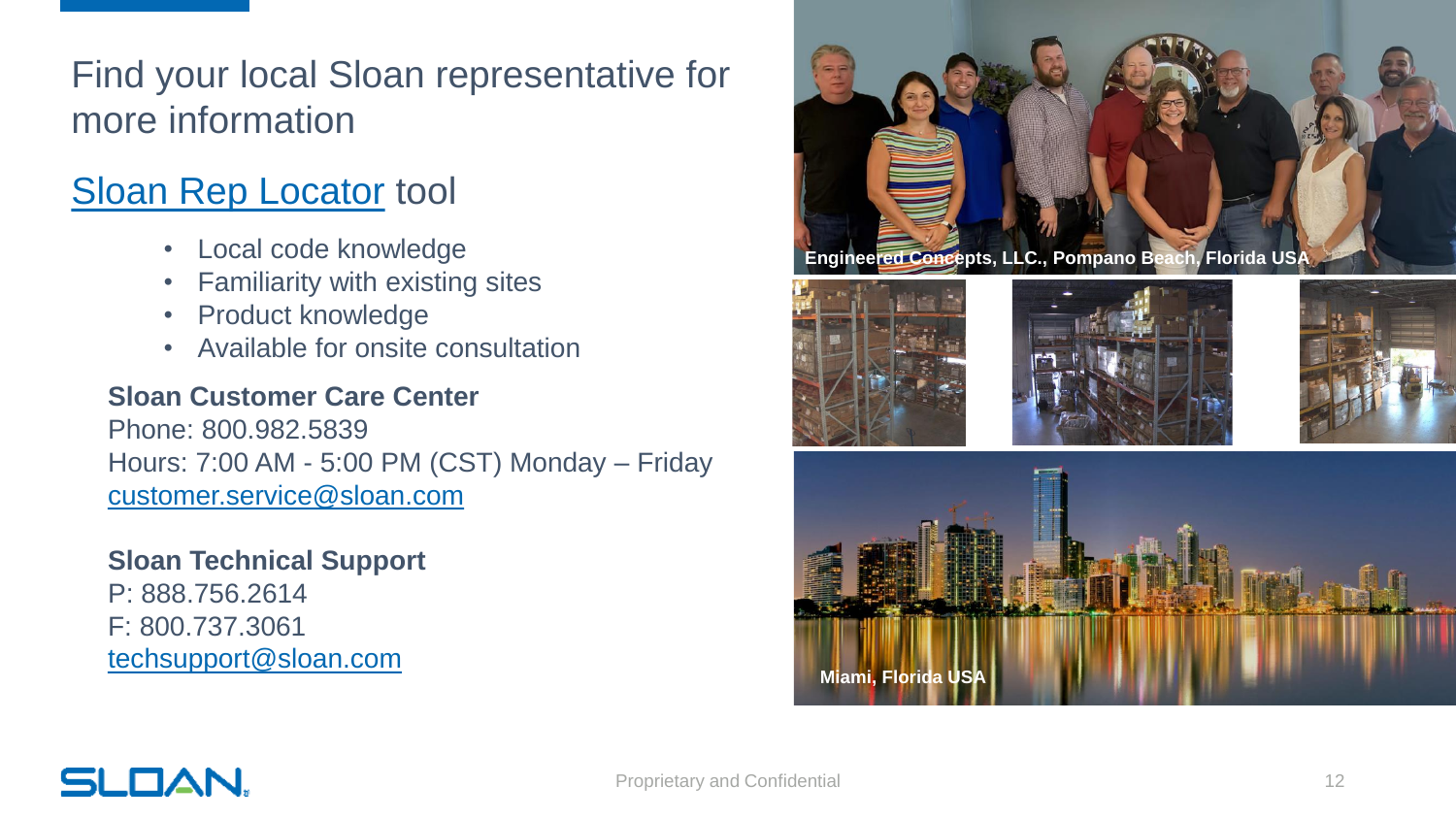# **Training Comments, Questions, or Suggestions?**

### **Andrew Warnes**

Manager – Technical Training Sloan Valve Company 10500 Seymour Avenue Franklin Park, IL USA 60131-1259

Office: +1-800-982-5839 E-mail: [training@sloan.com](mailto:training@sloan.com) Web: [sloan.com](http://www.sloan.com/)